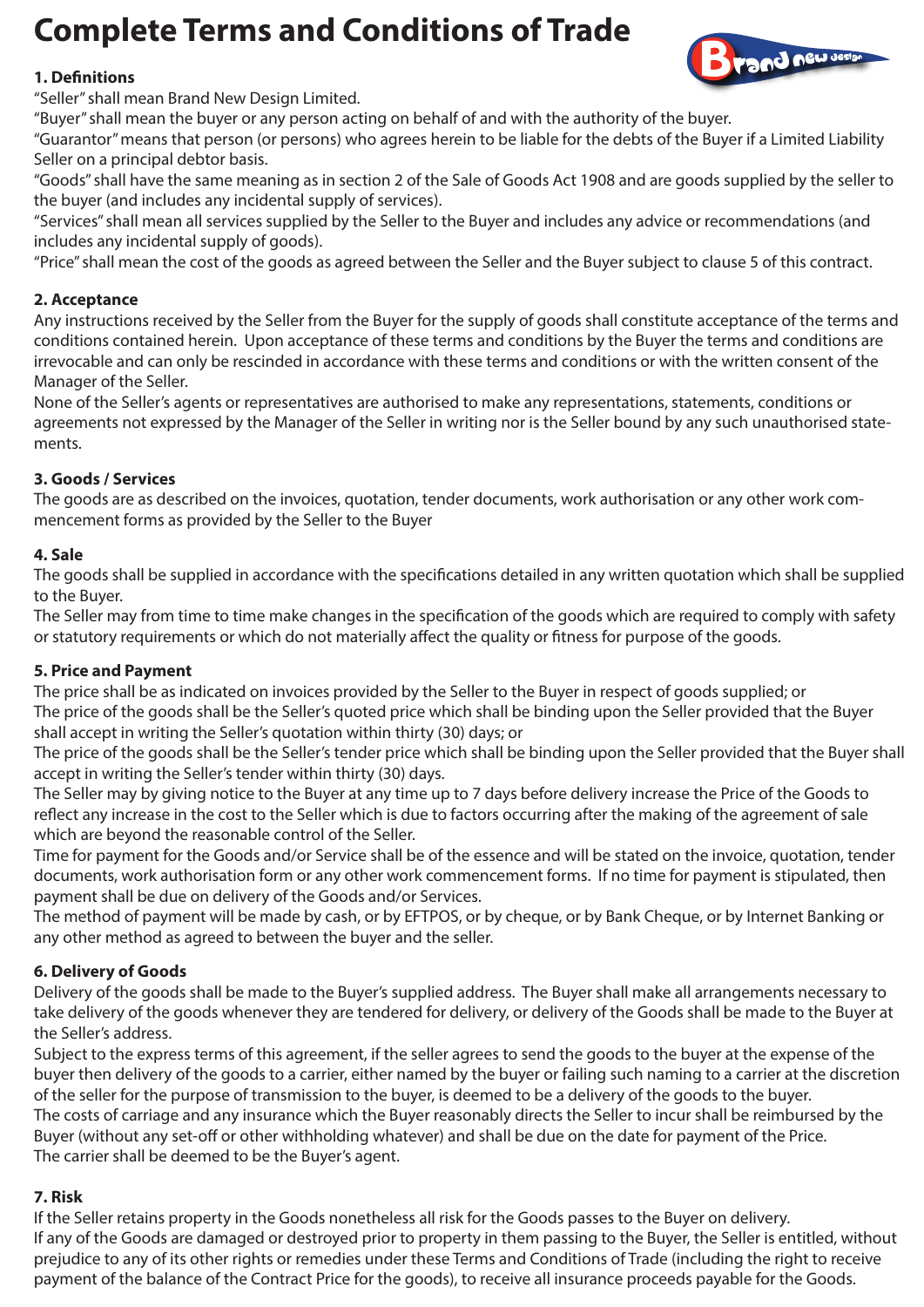**7. Risk** (Continued) This applies whether or not the Contract Price has become payable under the Contract. The production of these terms and conditions by the Seller is sufficient evidence of the Seller's rights to receive the insurance proceeds without the need for any person dealing with the Seller to make further enquiries. The Seller will apply the insurance proceeds as follows:

first, in payment of the Contract Price of the Goods that are damaged or destroyed, if unpaid;

second, in payment of the outstanding Contract Price of any other goods supplied to the Buyer by the Seller whether under the Contract or otherwise; third, in payment of any other sums payable to the Seller by the Buyer on any account, fourth, any balance is to be paid to the Buyer.

The Buyer acknowledges that Goods supplied may exhibit variations in shade, colour, surface and finish, from the "on-screen" colour of the Goods to the finished result. The Seller will make every effort to match the colours on screen to the final result in order to minimise such variations but shall not be liable in any way whatsoever where such variations occur.

# **8. Defects & Warranty**

8.1 The Buyer shall inspect the Goods on delivery and shall within three (3) business days of delivery (time being of the essence) notify the Seller of any alleged defect, shortage in quantity, damage or failure to comply with the description or quote. The Buyer shall afford the Seller an opportunity to inspect the Goods within a reasonable time following delivery if the Buyer believes the Goods are defective in any way. If the Buyer shall fail to comply with these provisions the Goods shall be presumed to be free from any defect or damage. For defective Goods, which the Seller has agreed in writing that the Buyer is entitled to reject, the Seller's liability is limited to either (at the Seller's discretion) replacing the Goods or repairing the Goods.

The terms and conditions, time limits and other warranty information will be supplied at the Buyer's request. The warranty shall be the current warranty provided by the manufacturer of the product. The Seller shall be under no liability whatsoever except for the express conditions as detailed and stipulated in the manufacturers warranty.

8.2 Customer Supplied Items. Garments and other items are supplied at the risk of the Buyer. Whilst the Seller operates with due care and attention they can not be held liable for damage or production failures relating to supplied items.

Should a production error occur the Seller will do their best to rectify the issue, however at times this may risk

causing damage to the item and they will be unable to do so. Due to the unknown composition and origin of many plastics and other materials the Seller cannot guarantee the durability of the applied design.

In the event of a production error being irreparable, if the Buyer supplies a replacement item it will be reprinted, at the discretion of The Seller, at no charge.

All items should be supplied clean and in a fit state for printing. The Seller can not be held liable for any marks or damage caused due to the quality of the items being supplied.

## **9.Consumer Guarantees Act 1993 ('the Act")**

9.1 If the Buyer is not a consumer as defined in the Act or the Buyer acquires or holds itself out as acquiring the Goods under the Contract for the purposes of a business, nothing in the Act will apply to the supply of the Goods. 9.2 In the case of any Buyer (to which clause 9.1 does not apply), the provisions of these terms and conditions will only apply to the extent that those provisions do not limit or exclude any provisions of the Act and will take effect subject to the provisions of the Act.

## **10. Default & Consequences of Default**

Interest on overdue invoices shall accrue from the date when payment becomes due from day to day until the date of payment at a rate of 2% per calendar month and shall accrue at such a rate after as well as before any judgement. If the buyer defaults in payment of any invoice when due, the buyer shall indemnify the seller from and against all the seller's legal costs and disbursements calculated on a solicitor and own client basis and in addition all of debt collection agency costs of collection.

If any account remains unpaid at the end of the second month after supply of the goods or services the following shall apply: An immediate amount equivalent to 10% of the amount overdue levied for administration fees which sum shall become immediately due and payable.

In the event that:

any money payable to the Seller becomes overdue, or in the Seller's opinion the Buyer will be unable to meet its payment as they fall due, or;

the Buyer becomes insolvent, convenes a meeting with its creditors or proposes or enters into an arrangement with creditors, or makes an assignment for the benefit of its creditors, or;

a receiver, manager, liquidator (provisional or otherwise) or similar person is appointed in respect of the Buyer or any asset of any Buyer, then;

(i) the Seller shall be entitled to cancel all or any part of any order with the Buyer which remains unperformed in addition to and without prejudice to any other remedies; and

(ii) all amounts owing to the Seller shall, whether or not due for payment, immediately become due and payable; and (iii) the Seller shall be entitled to reclaim any Goods in the Buyer's possession or control, which have been supplied by the Seller and to dispose of the Goods for its own benefit and shall be entitled to enter, directly or by its agents, upon any land or premises where the Seller believed the Goods which it has supplied are stored without being liable to any person.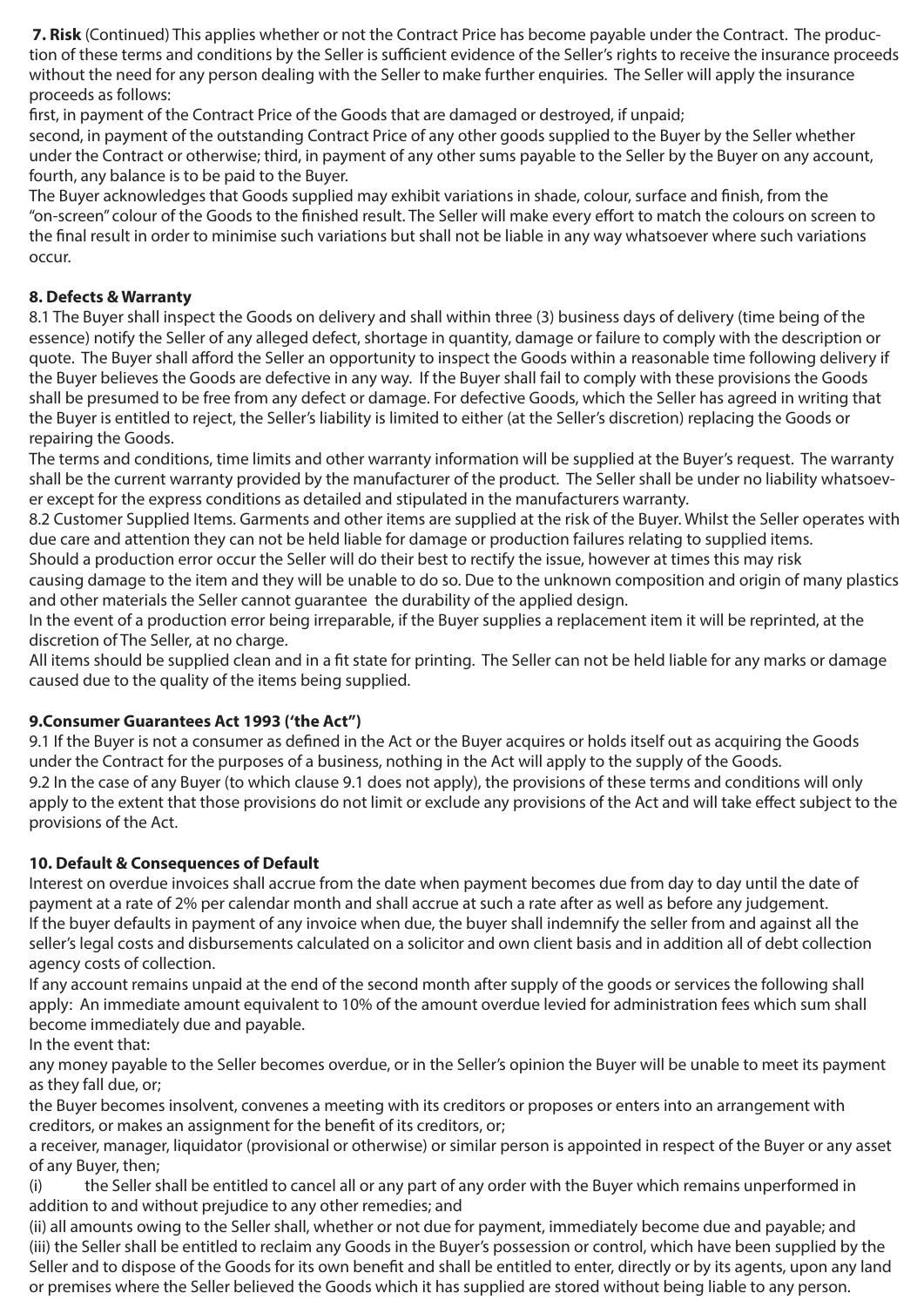## **11. Title**

11.1 It is the intention of the Seller and agreed by the Buyer that property in the goods shall not pass until: Payment, and

11.2 The Buyer has met all other obligations due by the Buyer to the Seller in respect of all contracts between the seller and the Buyer, and that the goods, or proceeds of the sale of the goods, shall be kept separate until the Seller shall have received payment and all other obligations are met.

 Receipt by the Seller of any form of payment other than cash shall not be deemed to be payment until that form of payment has been honoured, cleared or recognised and until then the Seller's ownership of rights in respect of the goods shall continue.

It is further agreed that:

Receipt by the Seller of any form of payment other than cash shall not be deemed to be payment until that form of payment has been honoured, cleared or recognised and until then the Seller's ownership of rights in respect of the goods shall continue.

The Buyer shall hold the goods or any of them on trust for the seller as bailee of the seller.

The Buyer will store the goods without cost to the Seller separately from other goods in the possession of the Buyer, and clearly distinguish and identify the goods as the Seller's goods.

Until such terms as ownership of the goods shall pass from the Seller to the Buyer the seller may give notice in writing to the Buyer to return the goods or any of them to the Seller. Upon such notice the rights of the Buyer to obtain ownership or any other interest in the goods shall cease.

If the Buyer fails to return the goods to the Seller then the Seller or the Seller's agent may enter upon and into buildings and premises owned, occupied or used by the Buyer, or any premises as the invitee of the Buyer, where the goods are situated and take possession of the goods, without being responsible for any damage thereby caused.

The Buyer shall insure and keep insured the goods to the full price against all risks until the price shall be received by the Seller.

The Seller may require payment of the purchase price or the balance of the purchase price due together with any other amounts due from the Buyer to the Seller arising out of this agreement, and the Seller may take any lawful steps to require payment of the amounts due and the purchase price.

Any proceeds of sale of the goods supplied by the Seller which are sold by the Buyer whether combined with other goods sold or not, shall be the property of the Seller and shall be held by the Buyer as trustee for the Seller and may be traced by the Seller into the hands of any person.

The foregoing provisions shall not entitle the Buyer to return the goods without demand from the Seller.

The seller can issue proceedings to recover the price of the goods sold notwithstanding that ownership of the goods may not have passed to the buyer.

## **12. Security and Charge**

Notwithstanding anything to the contrary contained herein or any other rights which the seller may have howsoever: The buyer shall if required by the seller execute a registerable charge, or otherwise permit the seller or the sellers nominee to execute and register a security interest securing payment of the price for the goods and/or services provided by the seller hereunder to the buyer together with any monetary obligations arising hereunder whether pursuant to the existing law or that contemplated by the Personal Properties Securities Act 1999 or otherwise howsoever; and/or

Where the seller, as sub-contractor, provides any goods and/or services to the buyer as head contractor, the buyer hereby acknowledges that the seller shall be entitled to a charge on any monies payable to the buyer by whom the buyer is contracted or employed. The buyer shall provide all reasonable details and particulars of his/her/its/their employment or superior contract in writing and upon reasonable request of the seller. The buyer acknowledges and agrees that the sellers shall be entitled to demand payment directly from whosoever has contracted or employed the buyer and the production of these terms and conditions of trade by the seller shall be sufficient evidence of the seller's right to receive such monies without the need for the payee, employer, head contractor or any other person dealing with the Buyer and/or Seller to make further enquiries; and/or

Where the buyer and/or the guarantor (if any) is the owner of land, realty or any other asset capable of being charged, both the buyer and/or the guarantor agree to mortgage and/or charge all of their joint and/or several interest in the said land, realty or any other asset to the seller or the seller's nominee to secure all amounts and other monetary obligations payable under the within terms and conditions of trade. The buyer and/or the guarantor acknowledge and agree that the seller (or the seller's nominee) shall be entitled to lodge where appropriate a caveat, which caveat shall be released once all payments and other monetary obligations payable hereunder have been met.

Should the seller elect to proceed in any manner in accordance with this within clause and/or its sub-clauses, the buyer and/or guarantor shall indemnify the seller from and against all the seller's legal costs and disbursements calculated on a solicitor and own client basis plus all reasonable costs of the seller's appointed attorney (if any).

## 13. No set off by buyer

The buyer shall not set off against the price amounts due from the seller whether under the applicable contract of sale or otherwise.